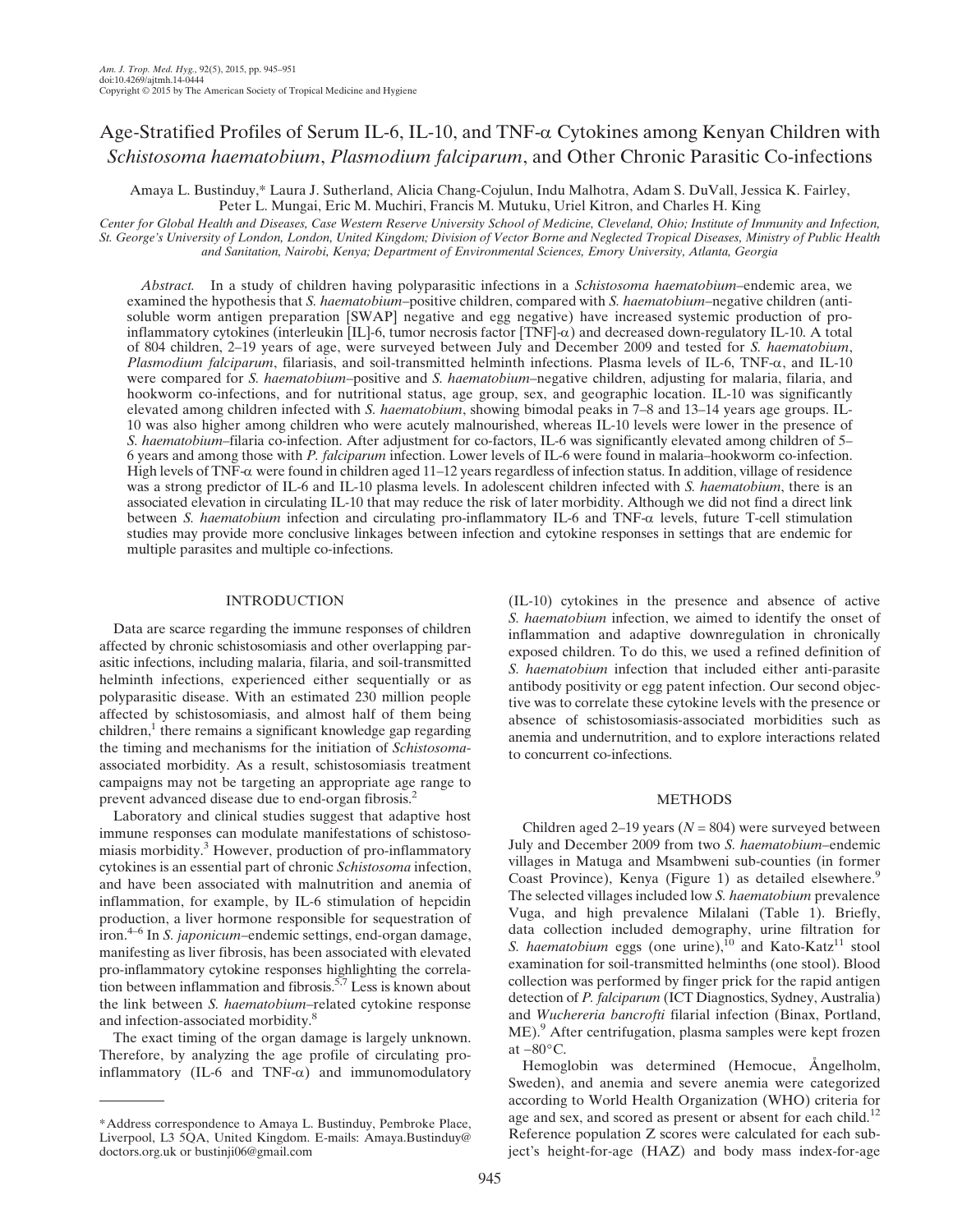

FIGURE 1. Map of the study villages in Kwale County, Kenya.

(BAZ) using international standards for comparison, taken from the WHO's Anthro program for ages 0–5 years and WHO Anthro-plus program for ages 5–19 years (WHO, Geneva, Switzerland).<sup>13</sup> According to WHO standards, stunting was categorized as an observed HAZ that was two or more standard deviations (SDs) below average (HAZ score < <sup>−</sup>2). Children were categorized as clinically wasted if their BAZ was more than 2 SDs below average for their age  $(BAZ \text{ score} < -2).$ <sup>13</sup>

Ethical clearance was obtained from the Institutional Review Board at Case Western Reserve University and the Ethical Review Committee at the Kenya Medical Research Institute (KEMRI). Informed consent was obtained from each child's parent or guardian and verbal assent was obtained from children above 7 years of age. All infections detected during this study were treated in accordance with the national guidelines of Kenyan Ministry of Medical Services. Ultimately, 790 children provided full clinical and laboratory data (see Figure 2 for flow chart of enrollment), and these subjects with complete data were included in the data analysis presented in this article.

Anti-Schistosoma IgG4 antibody detection assay. To increase sensitivity for the detection of early, possibly eggnegative S. haematobium infection among younger children, we performed serologic testing for circulating anti-parasite IgG4 in all study subjects. Soluble worm antigen preparation (SWAP) (crude extract) was provided courtesy of Christopher King, Center for Global Health and Diseases, Cleveland, OH. Ninety-six-well plates were coated with 50  $\mu$ L of 10  $\mu$ g/ mL SWAP diluted in enzyme-linked immunosorbent assay (ELISA) coating buffer and allowed to incubate at 4°C overnight. The plates were then blocked with ELISA blocking buffer and washed with ELISA wash buffer as described previously.14 Serum samples prepared in ELISA diluent buffer were then allowed to incubate on the antigen-coated plate at  $4^{\circ}$ C overnight.<sup>14</sup> The plates were washed six times and incubated with 50  $\mu$ L of a 1:2,000 dilution of mouse anti-human IgG4 (Jackson ImmunoResearch, West Grove, PA) for 2 hours. Plates were then washed and incubated with  $50 \mu L$  of 1:1,000 dilution of goat anti-mouse, alkaline phosphatase–conjugated

|                                                 | Milalani ( $N = 191$ )    | Vuga $(N = 613)$              |
|-------------------------------------------------|---------------------------|-------------------------------|
| Demography                                      |                           |                               |
| Mean age $\pm$ SD in years (range)              | $12.4 \pm 3.2$ (5-19)     | $11.0 \pm 3.7$ (2-18)*        |
| Female sex, $n$ (%)                             | 96 (50)                   | 313 (51)                      |
| Morbidity                                       |                           |                               |
| Mean hemoglobin $\pm$ SD (range)                | $11.8 \pm 1.9$ (4.6–16.4) | $11.8 \pm 1.4$ (6.1–15.9)     |
| Anemia, $n$ (%)                                 | 90 (47)                   | 251(41)                       |
| Stunting $(HAZ < -2)$                           | $61(32\%)$                | 263(43%)                      |
| Wasting $(BAZ < -2)$                            | $21(11\%)$                | $188(31\%)*$                  |
| Parasitic infections                            |                           |                               |
| Schistosoma haematobium                         |                           |                               |
| Mean egg count                                  | $127(0-1,000)$            | $54(0-1,000)*$                |
| Any intensity positive, $n$ (%)                 | 130(68)                   | $155(25)^*$                   |
| Light $(< 50$ eggs/10 mL urine)                 | 62(32%)                   | 80 (13%)                      |
| Heavy $(> 50 \text{ eggs}/10 \text{ mL urine})$ | 68 (36%)                  | 75 (12%)                      |
| Anti-SWAP IgG4‡                                 |                           |                               |
| Positive, $n$ (%)                               | 147(77)                   | $253(41)$ *                   |
| Malaria (P. falciparum), $n$ (%)                | 33(17)                    | 77(13)                        |
| Filaria ( <i>W. bancrofti</i> ), $n$ (%)        | 21(11)                    | 97(16)                        |
| Hookworms, $n$ $(\%)$                           | 43 (22)                   | $64(10)*$                     |
| Cytokines                                       |                           |                               |
| Median IL-6 $pg/mL$ (range)                     | $204(2 - 165, 586)$       | $298(4 - 9,033)$ <sup>+</sup> |
| Median IL-10 $pg/mL$ (range)                    | $180(1-2,473)$            | 353 (2-424,996)†              |
| Median TNF- $\alpha$ pg/mL (range)              | $102(7-769)$              | $104(2-7,916)$                |

TABLE 1

‡Antibody against Schistosoma adult Soluble Worm Antigen.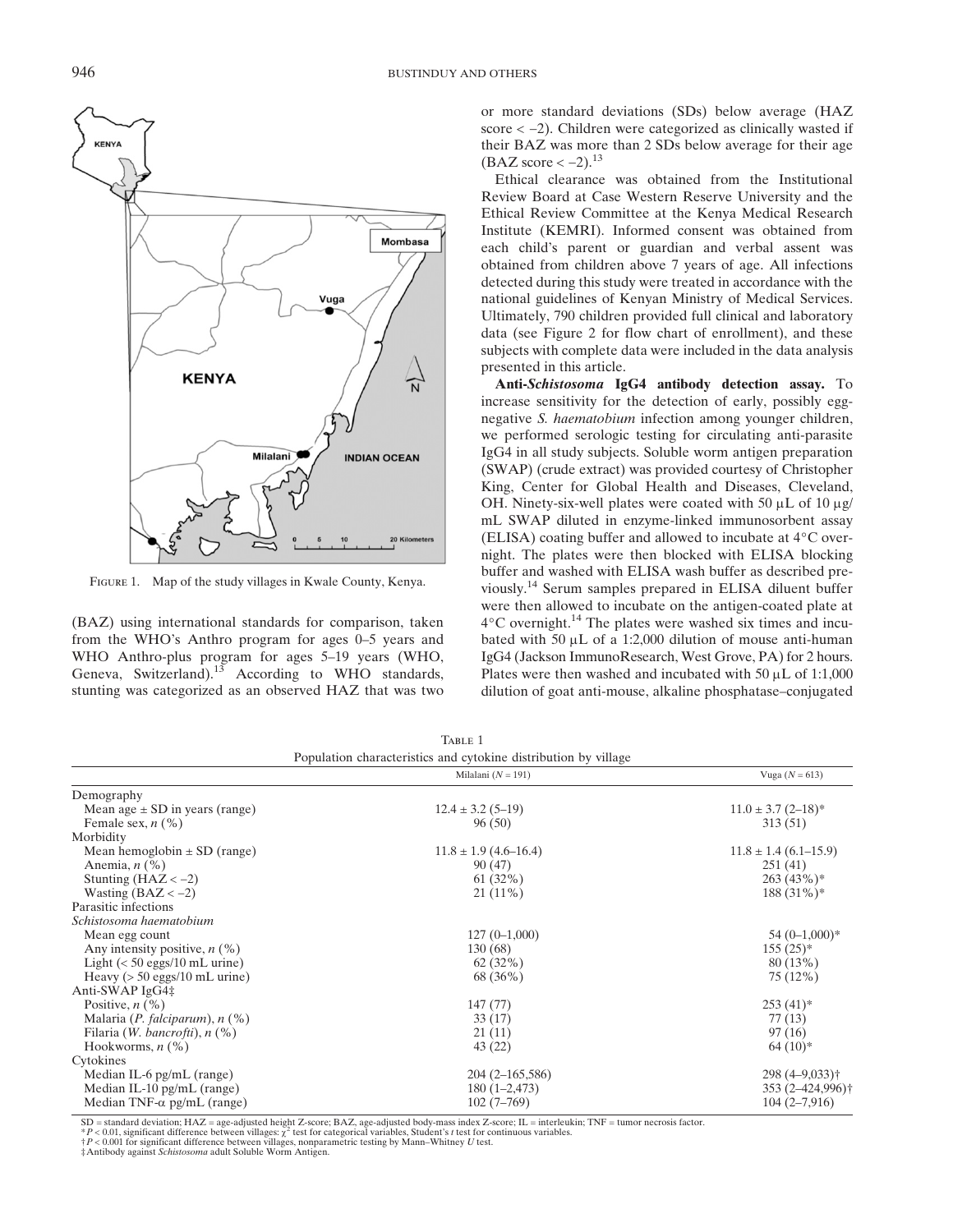

FIGURE 2. Flow diagram with the design of the study.

antibody (Jackson ImmunoResearch) for 1 hour. The plates were washed and incubated with alkaline phosphatase substrate in buffer (Sigma Aldrich, St. Louis, MO) for 15 minutes. After 15 minutes, the reaction was stopped with 50  $\mu$ L of 5% EDTA. Bound IgG4 was then measured by the determination of optical density at 415 nm. The cutoff for a positive test was set at 2 SDs above the mean optical density of 20 negative control sera obtained from an area in northern Kenya endemic for multiple parasites, but not endemic for schistosomiasis or filariasis (courtesy Christopher King Laboratory, CWRU, Cleveland, OH).

Circulating cytokine detection and quantification assays. Ninety-six-well Immulon IV ELISA plates were coated with  $50 \mu L$  of 2.5  $\mu$ g/mL primary antibody against IL-10, IL-6, and TNF-a (BD Diagnostics, San Jose, CA) diluted in ELISA coating buffer and allowed to incubate at 4°C overnight. After further washing and blocking of the plates, subject samples with standards and blanks were added in a 1:2 dilution and allowed to incubate at 4°C overnight. The plates were then washed and respective detection (biotinylated) antibodies were added, and the plates were incubated at room temperature for 45 minutes. The plates were rewashed and incubated in the presence of streptavidin alkaline phosphate for 30 minutes. The plates were then washed and incubated with alkaline phosphatase substrate buffer (Sigma Aldrich) for 1 hour. After 15 minutes, the reaction was stopped with  $50 \mu$ L of 5% EDTA. Bound cytokines (IL-10, IL-6, and TNF- $\alpha$ ) were then measured by the determination of optical density at 415 nm. There was a standard ELISA curve for each plate from the positive control standards, and the individual subject plasma levels (in pg/mL) were then interpolated from that curve.

Data entry and statistical analysis. All data were entered in Microsoft Excel (Redmond, King County, WA) and analyzed using the R statistical package version 2.14.1 (The R Foundation for Statistical Computing, Vienna, Austria) and SPSS v.21 software (IBM Corp., Armonk, NY). Arithmetic and geometric mean (GMW) were calculated for S. haematobium infection intensity. For percentages, 95% confidence intervals (CI) were calculated by applying the exact method. S. haematobium mean egg count, hookworm egg count, antibody values, and cytokine values were found to have a non– Gaussian distribution and were compared using non-parametric statistics, or were log transformed for multivariable linear modeling. Categorical variables were created for malaria, hookworm, anemia, S. haematobium intensity of infection, wasting, and stunting. A case definition of schistosomiasis was created with aggregated variables S. haematobium egg and/or anti-SWAP positive. Analysis of variance (ANOVA) or  $\chi^2$  testing was performed to assess the significance of differences detected among the study villages. Initial exploratory analysis included bivariate correlations between IL-6, IL-10,  $TNF-\alpha$  levels, and the different covariates of interest: infection status, age, sex, village anemia, wasting, stunting, and other cytokines. Concurrent cytokine level predictors were also included in multivariable linear regression models.

### RESULTS

Location-related differences. A total of 804 children were surveyed from two villages (see Figure 1 and Table 1). Milalani children were slightly older (mean age 12.4 versus 11.0,  $P < 0.01$ ), but the male and female composition of the two community survey samples was not significantly different (Table 1). In high-prevalence Milalani ( $N = 191$ ), 68% of the children had egg-patent S. haematobium infection in contrast to 25% of children in Vuga ( $N = 613$ ). Schistosoma seroprevalence was again markedly higher in Milalani (77%) in contrast to Vuga (41%). More high-intensity S. haematobium infections (based on standardized urine filtration egg counts) were present in Milalani and the mean egg count per subject was higher in Milalani (Table 1). Other parasitic infections including malaria, hookworm, and filariasis were found in both villages (Table 1). Whereas levels of detected malaria and filarial infection were not significantly different between the two villages, hookworm was more common in Milalani (22% prevalence versus  $10\%$  in Vuga,  $P < 0.01$ ) (Table 1).

In terms of clinical morbidity, the prevalence of anemia was not significantly different between the two villages: 47% in Milalani versus 41% in Vuga. However, a significantly greater proportion of children were malnourished in Vuga, with 43% of them being stunted and 31% wasted, compared with 32% and 11%, respectively, in Milalani.

For the cytokine outcomes measured, we observed overall higher levels of pro-inflammatory IL-6 and down-regulatory IL-10 among children from Vuga village as compared with Milalani. Levels of TNF- $\alpha$  did not vary significantly between locations.

Cytokine age-related distribution. The age-related distribution of the cytokines analyzed by infection status is shown in Figure 3. After controlling for possible confounders (sex, malaria, anemia, schistosomiasis, hookworm, wasting, stunting, and other cytokines), age remained a significant independent predictor of IL-6 response, with children aged 5–6 years having higher levels of IL-6 (see Table 2). IL-10 levels were significantly lower in children aged 11–12 years and 17–19 years as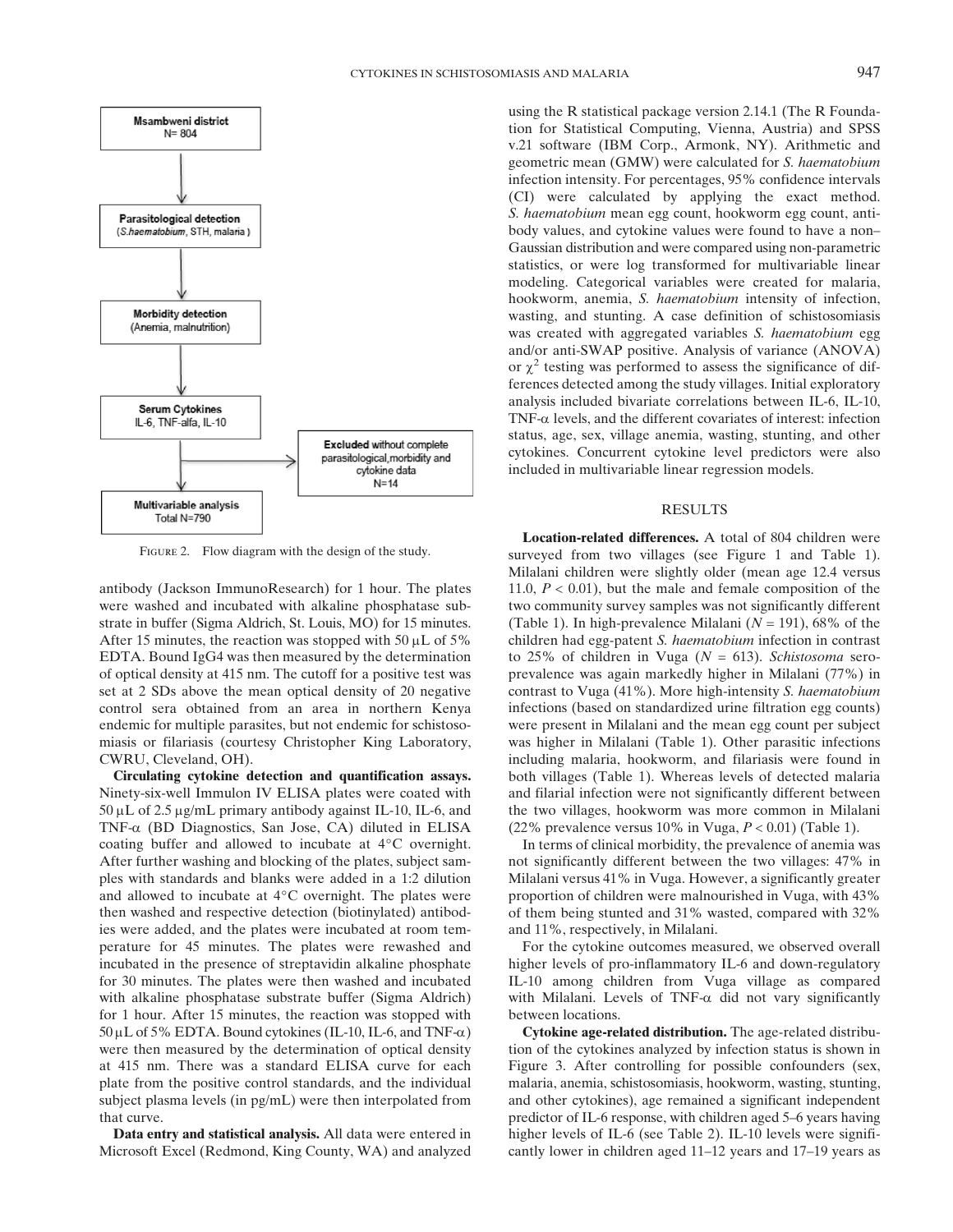

FIGURE 3. Age-related changes in cytokine levels according to S. haematobium infection status (Anti-SWAP positive and/or egg positive), contrasted with age-group-specific intensity of infection.

compared with 13–14 years when the model was adjusted for possible confounders (see Table 3). TNF- $\alpha$  levels were significantly higher in 11- to 12-year-old children (see Table 4).

Cytokine levels and infection. Overall, median IL-6 levels were higher ( $P = 0.008$ , Mann–Whitney U test), and IL-10 levels were also higher ( $P = 0.003$ ), among children infected with *S. haematobium* (antibody positive and/or egg positive)

when compared with those not infected by S. haematobium. However, after adjustment for co-factors, the S. haematobium effect on IL-6 was no longer significant (Table 2), whereas the S. haematobium effect on IL-10 remained significant (Table 3). Nevertheless, we observed that IL-6 was particularly elevated among S. haematobium–infected children aged 11–12 years

TABLE 2 Multivariable log-linear modeling for the association of IL-6 with potential explanatory variables

|                      | Multivariable model for $log_{10}$ -IL6 level |                    |           |
|----------------------|-----------------------------------------------|--------------------|-----------|
| Variables            | <b>B</b> coefficient                          | 95% CI             | $P$ value |
| $II - 10*$           | $-0.018$                                      | $(-0.079, 0.051)$  | 0.673     |
| TNF- $\alpha^*$      | 0.262                                         | (0.201, 0.391)     | < 0.0001  |
| Sex (male)           | 0.028                                         | $(-0.040, 0.094)$  | 0.424     |
| Village (Vuga)       | 0.131                                         | (0.067, 0.240)     | 0.001     |
| 5–6 years old        | 0.091                                         | (0.007, 0.269)     | 0.040     |
| Wasted <sup>†</sup>  | $-0.013$                                      | $(-0.113, 0.084)$  | 0.771     |
| Stunted <sup>‡</sup> | 0.021                                         | $(-0.060, 0.102)$  | 0.609     |
| Malaria              | 0.112                                         | (0.015, 0.210)     | 0.024     |
| S. haematobium§      | 0.052                                         | $(-0.024, 0.129)$  | 0.180     |
| Hookworm             | 0.029                                         | $(-0.070, 0.127)$  | 0.567     |
| Malaria-hookworm     | $-0.076$                                      | $(-0.503, -0.011)$ | 0.040     |

Final models adjusted for sex, age category, location, wasting, stunting, anemia, individual infections (S. haematobium, malaria, hookworm), and any significant interactions for infection by two or more parasites.

\*log<sub>10</sub> of IL-10 and TNF- $\alpha$ .

†Wasting: Body mass index-for-age Z score (BAZ) < −2 SD.<br>‡Stunting: Height-for-age Z score (HAZ) < −2 SD.<br>§Positive infection status is defined by *S. haematobium* egg +/antibody +, egg –/antibody +,

or egg +/antibody –.

TABLE 3

Multivariable log-linear modeling for the association of IL-10 with potential explanatory variables

| Variables           | Multivariable model for $log_{10}$ -IL-10 level |                    |           |  |
|---------------------|-------------------------------------------------|--------------------|-----------|--|
|                     | <b>B</b> coefficient                            | 95% CI             | $P$ value |  |
| TNF- $\alpha^*$     | 0.584                                           | (0.773, 0.947)     | < 0.0001  |  |
| $IL-6*$             | $-0.013$                                        | $(-0.094, 0.061)$  | 0.673     |  |
| Sex (male)          | 0.011                                           | $(-0.059, 0.087)$  | 0.713     |  |
| Village (Vuga)      | 0.123                                           | (0.092, 0.281)     | < 0.0001  |  |
| $11-12$ years       | $-0.104$                                        | $(-0.308, -0.057)$ | 0.004     |  |
| $17-19$ years old   | $-0.121$                                        | $(-0.468, -0.146)$ | < 0.0001  |  |
| Wasted <sup>†</sup> | 0.107                                           | (0.001, 0.214)     | 0.048     |  |
| Stunted#            | $-0.035$                                        | $(-0.123, 0.054)$  | 0.434     |  |
| Malaria             | $-0.083$                                        | $(-0.189, 0.022)$  | 0.121     |  |
| S. haematobium§     | 0.207                                           | $(-0.288, -0.126)$ | < 0.0001  |  |
| Hookworm            | 0.001                                           | $(-0.105, 0.107)$  | 0.985     |  |
| Schisto-Filaria     | $-0.069$                                        | $(-0.350, -0.033)$ | 0.018     |  |

Final models adjusted for sex, age category, location, wasting, stunting, anemia, individual infections (S. haematobium, malaria, hookworm), and significant interactions for infection by

two or more parasites.<br>\*log<sub>10</sub> of IL-6 and TNF- $\alpha$ .<br>\*Wasting: Body mass inde

†Wasting: Body mass index-for-age Z score (BAZ) < <sup>−</sup>2 SD.

‡Stunting: Height-for-age Z score (HAZ) < −2 SD.<br>§Positive infection status is defined by *S. haematobium* egg +/antibody +, egg –/antibody +, or egg +/antibody -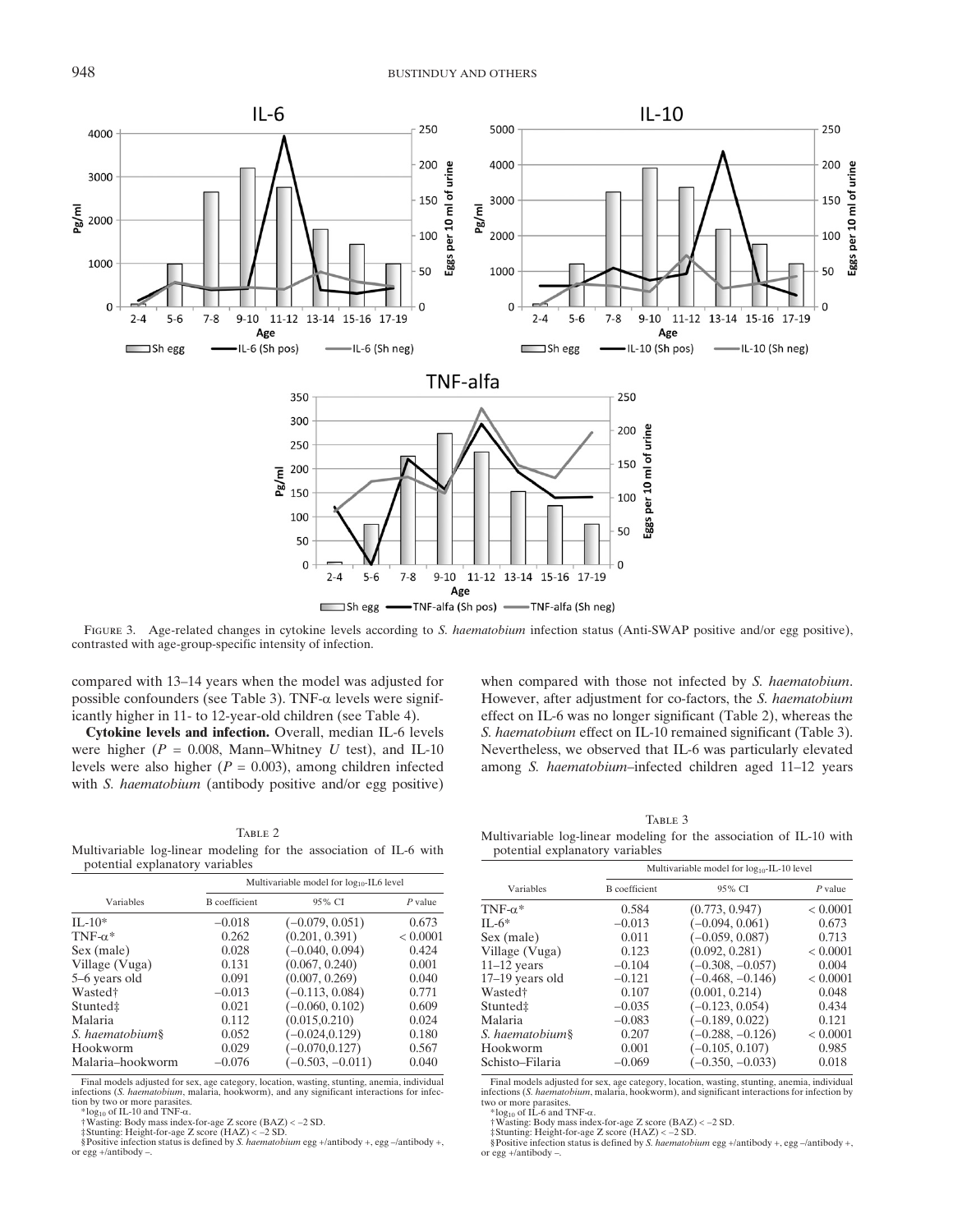TABLE 4 Multivariable log-linear modeling for the association of  $TNF-\alpha$  with potential explanatory variables

| Variables            | Multivariable model for $log_{10}$ -TNF- $\alpha$ level |                   |           |  |
|----------------------|---------------------------------------------------------|-------------------|-----------|--|
|                      | <b>B</b> coefficient                                    | 95% CI            | $P$ value |  |
| $II - 10*$           | 0.561                                                   | (0.343, 0.420)    | < 0.0001  |  |
| $IL-6*$              | 0.176                                                   | (0.106, 0.207)    | < 0.0001  |  |
| Sex (male)           | $-0.038$                                                | $(-0.081, 0.016)$ | 0.149     |  |
| Village (Vuga)       | $-0.024$                                                | $(-0.088, 0.039)$ | 0.126     |  |
| $11-12$ years old    | 0.135                                                   | (0.078, 0.244)    | < 0.0001  |  |
| Wasted <sup>†</sup>  | $-0.063$                                                | $(-0.134, 0.009)$ | 0.087     |  |
| Stunted <sup>‡</sup> | 0.020                                                   | $(-0.041, 0.077)$ | 0.545     |  |
| Malaria              | 0.026                                                   | $(-0.038, 0.105)$ | 0.356     |  |
| S. haematobium§      | 0.056                                                   | $(-0.006, 0.105)$ | 0.080     |  |
| Hookworm             | $-0.025$                                                | $(-0.103, 0.040)$ | 0.389     |  |

Final models adjusted for sex, age category, location, wasting, stunting, anemia, individual infections (*S. haematobium*, malaria, hookworm), and significant interactions for infection by<br>two or more parasites.<br>\*log<sub>10</sub> of IL-10 and IL-6.

†Wasting: Body mass index-for-age Z score (BAZ) < <sup>−</sup>2 SD.

‡Stunting: Height-for-age Z score (HAZ) < <sup>−</sup>2 SD. §Positive infection status is defined by S. haematobium egg +/antibody +, egg –/antibody +, or egg  $+$ /antibody –.

(compared with S. haematobium–negative children of the same and other age groups), and IL-10 was highest among S. haematobium–infected children in the 13- to 14-year age group (compared with S. haematobium–uninfected children in that and other age groups) (see Figure 2). We also noted that 11- to 12-year-old children had higher TNF- $\alpha$  levels regardless of S. haematobium–infection status.

After adjusting for age, sex, location, and other variables, children affected by malaria were younger (5–6 years old) and had significantly higher IL-6 levels (Table 2) although those co-infected with malaria and hookworm infection had relatively lower IL-6 levels, suggesting a significant immunomodulation between these two infections. Although IL-10 levels were significantly higher in S. haematobium–infected children, they were lower among those who had *S. haematobium*–filarial co-infection (Table 3). There was overall a positive correlation between IL-6 and TNF- $\alpha$  levels, and TNF- $\alpha$  and IL-10 levels, respectively.

Cytokine levels and morbidity outcomes. Morbidity status measured as stunting (chronic malnutrition), wasting (acute malnutrition), or anemia was not associated with significant differences in measured circulating cytokines in our crosssectional survey. The exception was IL-10 levels that were significantly elevated among wasted children.

#### DISCUSSION

Our results show an overall association between downregulatory IL-10 cytokine and S. haematobium infection, but with relatively lower levels in early puberty (11–13 years old) and late adolescence (17–19 years old). Contrary to what was expected, circulating levels of pro-inflammatory cytokines (IL-6 and TNF- $\alpha$ ) were not associated with urogenital schistosomiasis, even though granulomatous inflammation with T-cell activation is a hallmark of S. haematobium infection.<sup>3,15</sup> Children with malaria had a significant higher pro-inflammatory IL-6 levels, particularly in the younger ones (5–7 years old), although lower levels were seen in children co-infected with both malaria and hookworm. Striking inter-village differences were found for cytokine levels and morbidity outcomes, suggesting a clustering effect possibly related to geographical transmission patterns and nutritional and/or socioeconomic disparities.<sup>16,17</sup> This highlights the multi-dimensional approaches needed to understand schistosomiasis infection and disease in the context of other endemic parasitic infections,<sup>18</sup> and the social determinants of health that remain so far unexplored in this field. The unforeseen lack of association between schistosomiasis-associated morbidities (anemia, wasting, and stunting) and pro-inflammatory cytokines previously seen in other endemic settings<sup>5,18,19</sup> might be explained by the intrinsic plasma level variability of cytokine levels when compared with laboratory responses seen in antigen T-cell-stimulating assays performed in other studies.<sup>18-20</sup> Co-infections could have also played an important role. For example, interactions across the immune responses to co-infecting parasites have been suggested in studies in Mali, where immune responses to acute malaria were blunted in children co-infected with urogenital schistosomiasis whose baseline production of IL-6, IL-4, IL-10, and interferon (INF)- $\gamma$  was initially high.<sup>21,22</sup> In subsequent acute malaria infection, among 4- to 8-year-olds, the production of IL-6 was blunted in S. haematobium–positive children compared with those who were S. haematobium negative, suggesting a relative protective effect of S. haematobium co-infection on the outcomes of acute *P. falciparum* malaria.<sup>22</sup> Age- or experience-related factors likely modify this interaction. A smaller study in Senegal found increased production of anti-fibrogenic INF<sub>Y</sub> in S. haematobium-infected children who had P. falciparum malaria.<sup>23</sup> Increased levels of INF $\gamma$ , seen in acute schistosomiasis $24$  have also been associated with protection against periportal fibrosis.25 The interesting inverse relationship between IL-6 and malaria–hookworm co-infection found in this study could potentially have the same immune mechanism as Plasmodium–Schistosoma, as hookworm and Schistosoma share some common host-regulatory pathways.<sup>26</sup>

In intestinal schistosomiasis, IL-10 is believed to have antiinflammatory immunomodulatory effects as its greater presence is associated with reduced risk of periportal fibrosis from either S. mansoni or S. japonicum infection.<sup>7,27</sup> Therefore, our findings of high IL-10 in children with urogenital schistosomiasis in mid-puberty suggest a possible acquired, age-related protective effect against further morbidity following the 13 to 14-year-old age mark. $^{28}$  Protection against *S. japonicum* re-infection has also been described in association with sex hormone production during late puberty,<sup>29</sup> and there may well be a cytokine–hormone interplay contributing to this effect. In the same geographical location as our study, a positive correlation has been found in adolescent males between structural urinary tract pathology and the simultaneous presence of low levels of IL-10 and high levels of TNF- $\alpha$  in response to S. haematobium antigens.<sup>18</sup> Elevated pro-inflammatory TNF- $\alpha$  is associated with hepatic fibrosis in a S. mansoniendemic area in Uganda and S. japonicum–endemic settings in the Philippines and China.<sup>6,20,27</sup> Parasite-induced inflammation is thought to be part of the causal pathway of undernutrition and anemia.5,6,9 Our results, however, did not show any association between IL-6 or TNF- $\alpha$  and the wasting, stunting, or anemia in this group of children.

There are several limitations in our study. First, current serum cytokine levels taken in cross section may not accurately reflect the ongoing in vivo effects of infection related to different antigenic stimulation. Single time point cytokine detection in the circulation, rather than in the local tissue microenvironments, is an inherent limitation to this kind of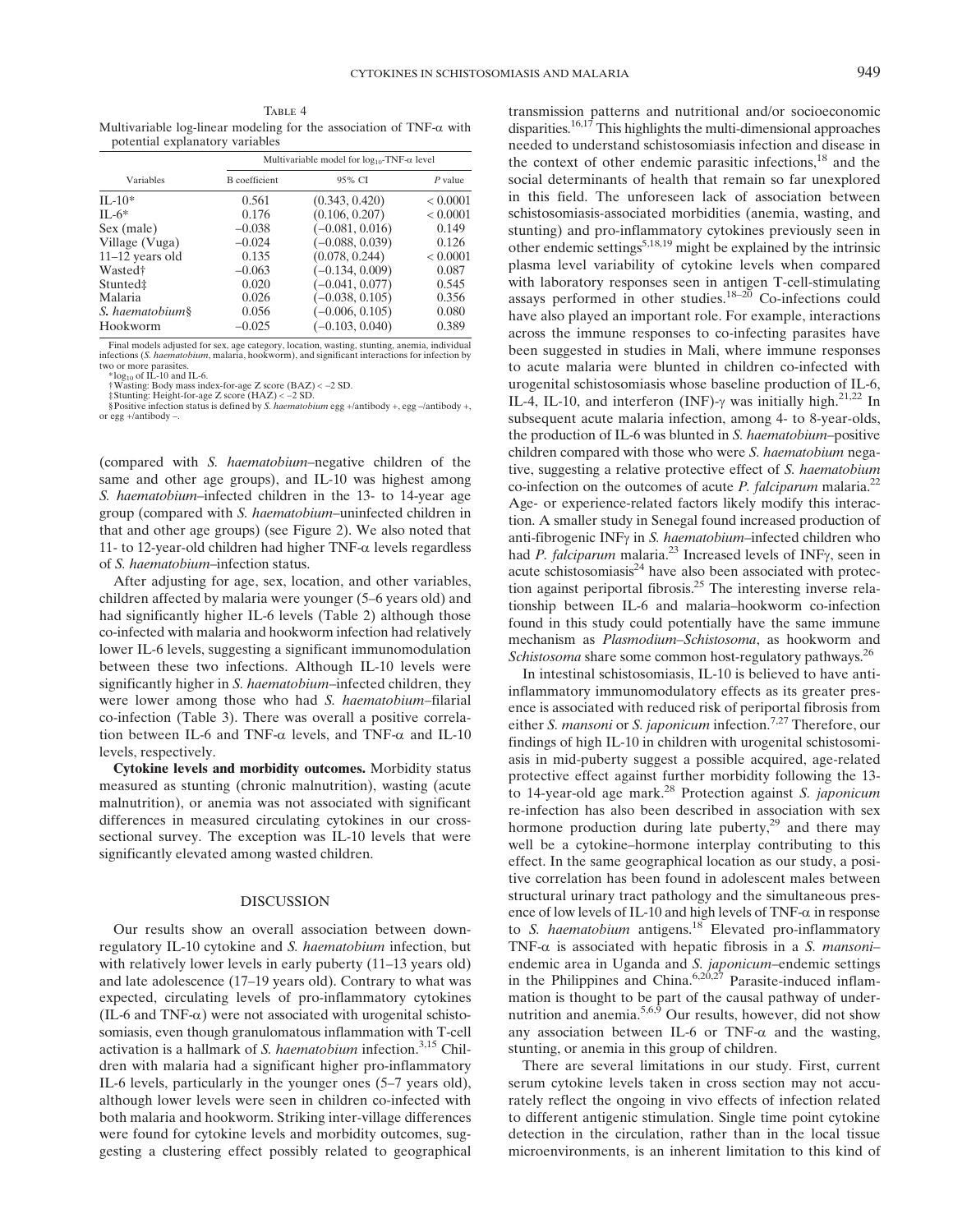study. The study was a single cross section, and therefore no post-treatment changes could be established to support parasite-specific associations. The effect of treatment on cytokine profile and its relationship to anemia and nutritional morbidity reversal would be an important question to address given that hepatic vascular remodeling has been shown to occur after treatment in studies in animal models of schistosomiasis.<sup>20,30,31</sup> Exploring other cytokines not included in this study (i.e., IL-4, IL-5, and IL-13) and important in understanding the immune response to multiple parasitic infections should be integrated in future research efforts.<sup>20</sup>

In summary, we have shown age-specific variation in serum cytokine profiles among children with S. haematobium and other chronic parasitic infections. The high levels of IL-10 in young children with schistosomiasis could potentially protect them against developing inflammation-related morbidity. Further pairing of morbidity assessment studies with more refined T-cell stimulation assays will help to strengthen assessments for the appropriate timing of anti-schistosomal treatment for prevention or remission of infection-related organ fibrosis.

Received July 15, 2014. Accepted for publication December 15, 2014. Published online March 9, 2015.

Acknowledgments: We warmly thank the children and families that agreed to participate and also our energetic workers, in particular, Joyce Bongo, Phyllis Mutemi, and Nancy Halloway. Also, many thanks to the laboratory personnel and Nancy Erdey for her invaluable support with the ethical oversight.

Financial support: This study was supported by the U.S. National Institutes of Health through a T32 Ruth L. Kirschstein-National Service Research Award-Training Grant and R01–TW008067 from the Fogarty International Center.

Authors' addresses: Amaya L. Bustinduy, Center for Global Health and Diseases, Case Western Reserve University School of Medicine, Cleveland, OH, and the Institute of Immunity and Infection, St. George's University of London, London, UK, E-mails: bustinji06@ gmail.com or Amaya.Bustinduy@doctors.org.uk. Laura J. Sutherland, Alicia Chang-Cojulun, Indu Malhotra, Adam S. DuVall, and Charles H. King, Center for Global Health and Diseases, Case Western Reserve University, Cleveland, OH, E-mails: chikungunya.ljs@gmail.com, aliciachc18@gmail.com, ijm@case.edu, adam.s.duvall@gmail.com, and chk@case.edu. Jessica K. Fairley and Uriel Kitron, Department of Environmental Studies, Emory University, Atlanta, GA, E-mails: jfairleymd@gmail.com and ukitron@emory.edu. Peter L. Mungai, CWRU/DVBNTD, c/o CWRU/DVBNTD Filariasis-Schistosomiasis Research Unit, Msambweni, Coast, Kenya, E-mail: plmungai@yahoo .com. Eric M. Muchiri, Division of Vector Borne and Neglected Diseases, Ministry of Public Health and Sanitation, Nairobi, Kenya, E-mail: ericmmuchiri@gmail.com. Francis M. Mutuku, Department of Environmental Studies, Emory University, Atlanta, GA, and CWRU/DVBNTD, Diani, Kenya, E-mail: fmutuku73@gmail.com.

# **REFERENCES**

- 1. Colley DG, Bustinduy AL, Secor WE, King CH, 2014. Human schistosomiasis. Lancet 383: 2253–2264.
- 2. Stothard JR, Sousa-Figueiredo JC, Betson M, Bustinduy A, Reinhard-Rupp J, 2013. Schistosomiasis in African infants and preschool children: let them now be treated! Trends Parasitol 29: 197–205.
- 3. van Riet E, Hartgers FC, Yazdanbakhsh M, 2007. Chronic helminth infections induce immunomodulation: consequences and mechanisms. Immunobiology 212: 475–490.
- 4. Friedman JF, Kanzaria HK, McGarvey ST, 2005. Human schistosomiasis and anemia: the relationship and potential mechanisms. Trends Parasitol 21: 386–392.
- 5. Coutinho HM, Leenstra T, Acosta LP, Su L, Jarilla B, Jiz MA, Langdon GC, Olveda RM, McGarvey ST, Kurtis JD, Friedman

JF, 2006. Pro-inflammatory cytokines and C-reactive protein are associated with undernutrition in the context of Schistosoma japonicum infection. Am J Trop Med Hyg 75: 720–726.

- 6. Coutinho HM, McGarvey ST, Acosta LP, Manalo DL, Langdon GC, Leenstra T, Kanzaria HK, Solomon J, Wu H, Olveda RM, Kurtis JD, Friedman JF, 2005. Nutritional status and serum cytokine profiles in children, adolescents, and young adults with Schistosoma japonicum-associated hepatic fibrosis, in Leyte, Philippines. J Infect Dis 192: 528–536.
- 7. Alves Oliveira LF, Moreno EC, Gazzinelli G, Martins-Filho OA, Silveira AM, Gazzinelli A, Malaquias LC, LoVerde P, Leite PM, Correa-Oliveira R, 2006. Cytokine production associated with periportal fibrosis during chronic schistosomiasis mansoni in humans. Infect Immun 74: 1215–1221.
- 8. Mutapi F, Winborn G, Midzi N, Taylor M, Mduluza T, Maizels RM, 2007. Cytokine responses to Schistosoma haematobium in a Zimbabwean population: contrasting profiles for IFN-gamma, IL-4, IL-5 and IL-10 with age. BMC Infect Dis 7: 139.
- 9. Bustinduy AL, Parraga IM, Thomas CL, Mungai PL, Mutuku F, Muchiri EM, Kitron U, King CH, 2013. Impact of polyparasitic infections on anemia and undernutrition among Kenyan children living in a Schistosoma haematobium-endemic area. Am J Trop Med Hyg 88: 433–440.
- 10. Peters PA, Mahmoud AA, Warren KS, Ouma JH, Siongok TK, 1976. Field studies of a rapid, accurate means of quantifying Schistosoma haematobium eggs in urine samples. Bull World Health Organ 54: 159–162.
- 11. Katz N, Chaves A, Pellegrino J, 1972. A simple device for quantitative stool thick-smear technique in schistosomiasis mansoni. Rev Inst Med Trop Sao Paulo 14: 397–400.
- 12. World Health Organization, 2008. Worldwide Prevalence of Anaemia 1993–2005. WHO Database on Anaemia. Benoist B, McLean E, Egli I, Cogswell, M ed. Geneva, Switzerland: World Health Organization.
- 13. De Onis M, World Health Organization, Department of Nutrition for Health and Development, 2009. WHO Child Growth Standards: Growth Velocity Based on Weight, Length and Head Circumference: Methods and Development. Geneva, Switzerland: World Health Organization.
- 14. Maddison SE, Slemenda SB, Tsang VC, Pollard RA, 1985. Serodiagnosis of Schistosoma mansoni with microsomal adult worm antigen in an enzyme-linked immunosorbent assay using a standard curve developed with a reference serum pool. Am J Trop Med Hyg 34: 484–494.
- 15. Hoffmann KF, Wynn TA, Dunne DW, 2002. Cytokine-mediated host responses during schistosome infections: walking the fine line between immunological control and immunopathology. Adv Parasitol 52: 265–307.
- 16. Mutuku FM, King CH, Bustinduy AL, Mungai PL, Muchiri EM, Kitron U, 2011. Impact of drought on the spatial pattern of transmission of Schistosoma haematobium in coastal Kenya. Am J Trop Med Hyg 85: 1065–1070.
- 17. Clennon JA, Mungai PL, Muchiri EM, King CH, Kitron U, 2006. Spatial and temporal variations in local transmission of Schistosoma haematobium in Msambweni, Kenya. Am J Trop Med Hyg 75: 1034–1041.
- 18. King CL, Malhotra I, Mungai P, Wamachi A, Kioko J, Muchiri E, Ouma JH, 2001. Schistosoma haematobium-induced urinary tract morbidity correlates with increased tumor necrosis factoralpha and diminished interleukin-10 production. J Infect Dis 184: 1176–1182.
- 19. Booth M, Mwatha JK, Joseph S, Jones FM, Kadzo H, Ireri E, Kazibwe F, Kemijumbi J, Kariuki C, Kimani G, Ouma JH, Kabatereine NB, Vennervald BJ, Dunne DW, 2004. Periportal fibrosis in human Schistosoma mansoni infection is associated with low IL-10, low IFN-gamma, high TNF-alpha, or low RANTES, depending on age and gender. *J Immunol 172*: 1295–1303.
- 20. Coutinho HM, Acosta LP, Wu HW, McGarvey ST, Su L, Langdon GC, Jiz MA, Jarilla B, Olveda RM, Friedman JF, Kurtis JD, 2007. Th2 cytokines are associated with persistent hepatic fibrosis in human Schistosoma japonicum infection. J Infect Dis 195: 288–295.
- 21. Lyke KE, Dicko A, Dabo A, Sangare L, Kone A, Coulibaly D, Guindo A, Traore K, Daou M, Diarra I, Sztein MB, Plowe